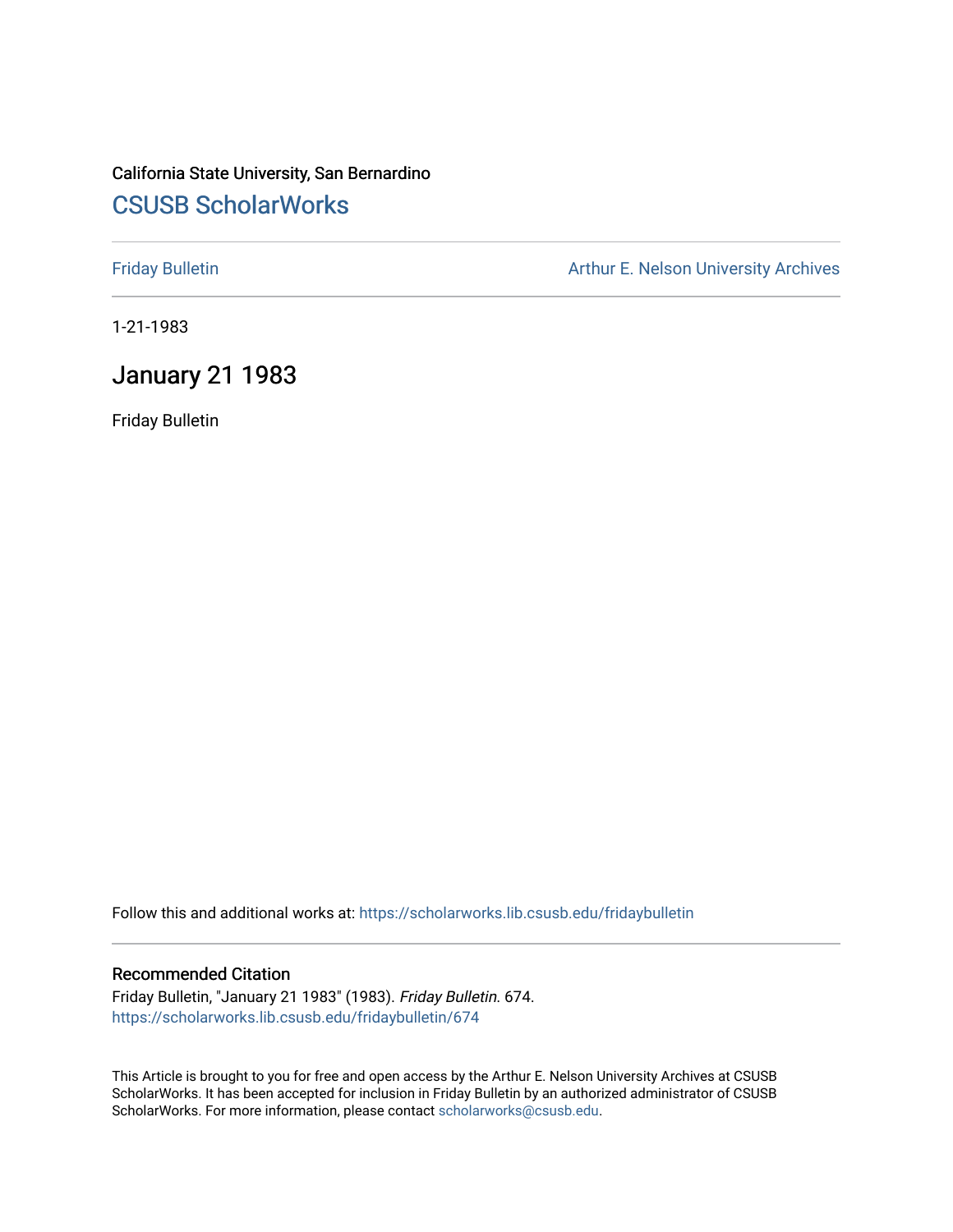



January 21, I983

FRANCES BERDAN NAMED OUTSTANDING PROFESSOR

Dr. Frances F. Berdan, professor of anthropology and chair of the Anthropology Department, has been selected as the college's outstanding professor for I983

A wor1d-recognized authority on Aztec society and a member of the faculty here since 1973, Dr. Berdan will represent the campus in the Board of Trustees' Outstanding Professor Awards Program, Each year, the CSU honors two distinguished faculty members. Nominations for outstanding professor were received by the selection committee from staff, faculty, students and administrators.

Dr. Berdan is one of about 50 people worldwide who have expertise in Nahuatl, the language of the Aztecs. Among her publications is a book titled The Aztecs of Central Mexico: An Imperial Society, part of a series on cultural anthropology, published in 1982 and reprinted this month. She also co-authored two books. The Matricula de Tributos and Beyond the Codices: The Nahua View of Colonial Mexico, and has published numerous articles. She is currently working on two additional books.

A well-liked teacher who demands hard work from her students, Dr. Berdan has consistently scored high in student evaluations of teaching effectiveness. In addition to her teaching and advising duties within the Anthropology Department, she is a liberal studies and freshman advisor. Dr. Berdan has prepared a videotaped, self-paced version of the Anthropology 335 class, "Cross-cultural Perspectives on Crime and Deviance." She is a member of the Curriculum, RPT and Advisory committees for the School of Social and Behavioral Sciences and chair of the college Committee on Curriculum and Instruction.

Dr. Berdan received her B.A. in geography and her M.A. in anthropology from Michigan State University. She holds a Ph.D. in anthropology from the University of Texas at<br>Austin.

FINANCIAL AID FOR Additional financial aid is available to help offset the SPRING AVAILABLE 544 fee increase for spring quarter. All students having a State University Grant will receive additional funds. Some, but not all, students receiving aid from the Pell Grant pro-

gram will have their grant increased. The Financial Aid Office will be processing these changes to student financial aid awards over the next few weeks. Some new awards will be granted to a limited number of students who have not been receiving financial aid but who have applied for assistance.

BOOKSTORE CLOSED The Bookstore will be closed for Inventory next Thursday and Friday, Jan. 27 and 28.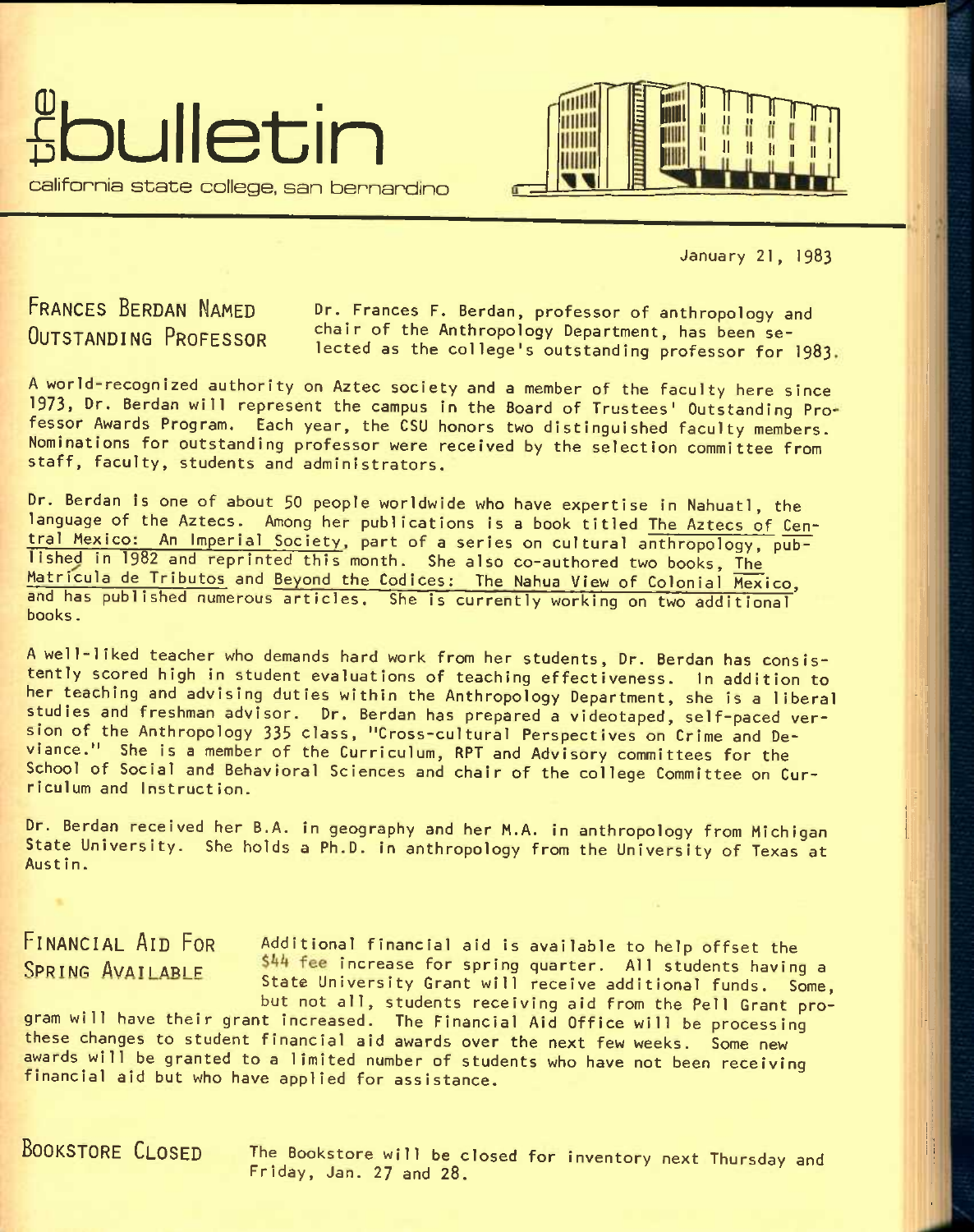MONDAY MEETING TO PROVIDE Information about the state bilingual grant pro-The model of the section of the section of the section of the process will be available at a meeting set for 3:30 p.m., Monday in SS 171. The process of filing applications will be explained by Dr.

Helena Stanton, coordinator of bilingual education in the School of Education, and Ted Krug, director of financial aid.

Grants of up to \$3565 are available for 1983-84 for undergraduate and graduate students enrolled in bilingual teaching programs. The California Student Aid Commission determines eligibility.

Applicants for the bilingual teacher grants must demonstrate financial need and oral proficiency in the Spanish language. Priority is given to continuing students and to persons employed as bilingual teacher aides.

ON-CAMPUS PHONE

LOWER COMMONS GETS A telephone for on-campus calls has been installed in the Lower Commons next to the pay phone. The extension is 7218.

ELECTRONIC JEWELRY EXHIBIT The electronic jewelry display in the Art Gallery HOURS EXPANDED TO WEEKENDS will now have additional hours of 1 to 4 p.m., Saturdays and Sundays. The Gallery also is open from  $9$  a.m. to  $4$  p.m., Monday through Friday. Ad-

mission to the show, which closes Feb. 24, is free.

SODA SPRINGS TOUR SCHEDULE ANNOUNCED

Guided public tours at Soda Springs research center will be conducted at 10 a.m. and 2 p.m., Saturday and Sunday, Jan. 29 and 30, and on the last Saturday and Sunday of each month through June.

At the center, located about 13 miles southeast of Baker in the Mojave Desert, The California State University conducts desert studies, archeological research and solar and wind energy projects. The site also features the original buildings of Zzyzx Mineral Springs, a health resort built in 1944 by evangelist Curtis Springer, as well as the rare and endangered Mojave chub fish and desert pupfish.

Registration for the tours can be made through the Bureau of Land Management Informattion Center, 831 Barstow Road, Barstow. The telephone number is (619) 256-3591. A \$1 fee will be charged per person to cover tour expenses. Tours take about two hours. The facilities are in an ecological preserve, so no pets are allowed.

The California State College, San Bernardino BULLETIN is published Fridays by the Public Affairs Office, AD 117, extension 7558. Items for publication should be received in writing by noon Tuesday.

Edna Steinman, Director of Public Affairs<br>Editor . . . . Jill Scanlan Calendar Items . . . . Ruth Moran Editor . . . . Jill Scanlan . . . . Calendar Items .<br>Printed in the Duplicating Center Volume 18 No. 20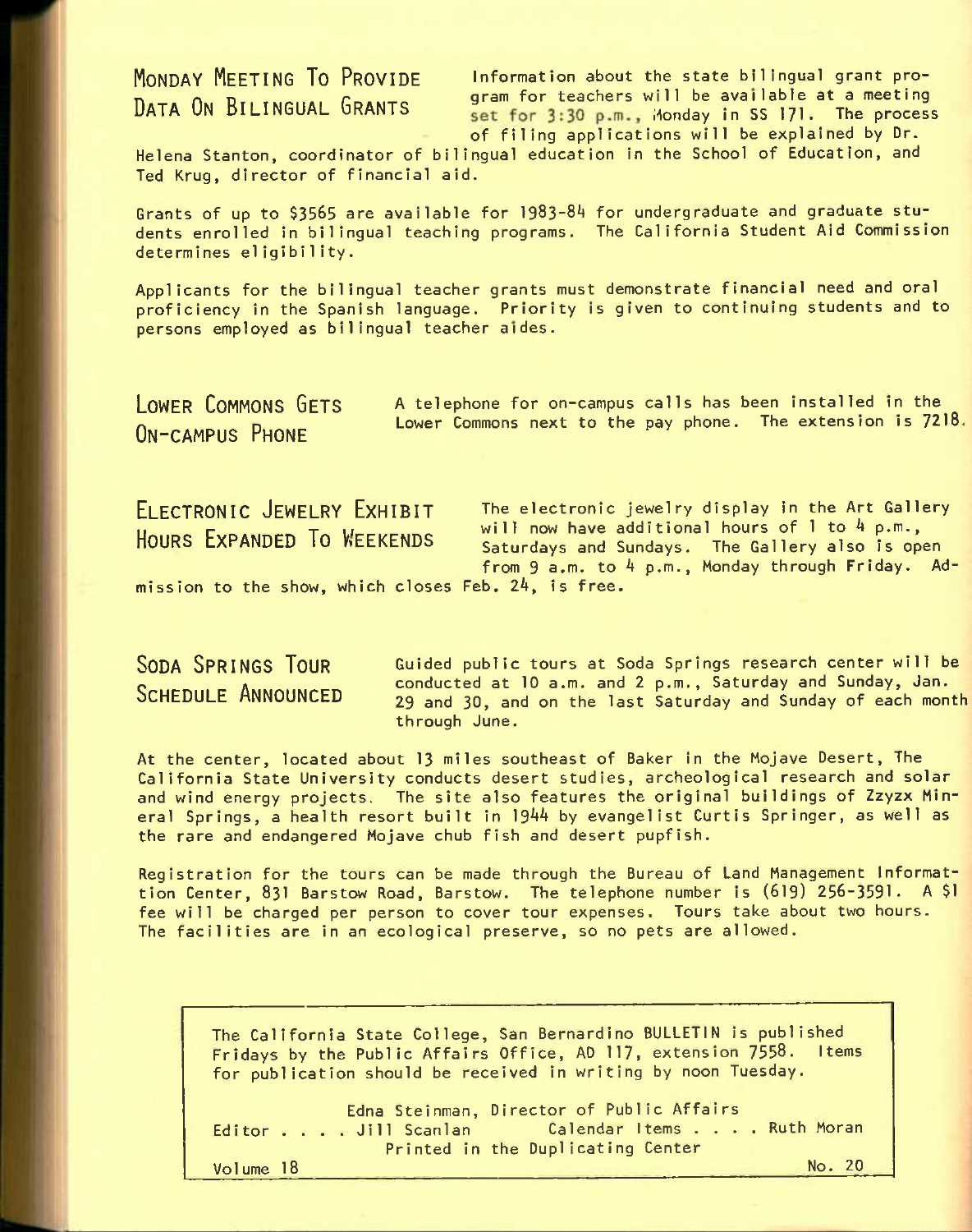POET ADRIENNE RICH One of America's most prominent living poets, Adrienne Rich, will read her poetry at 8 p.m., Jan. 26, in the Re-<br>To READ WEDNESDAY aital Hall The free appearance is being arranged by Dr. cital Hall. The free appearance is being arranged by Dr. Loralee MacPike (English).

A radical feminist, Ms. Rich has published 11 books of poetry and two books of prose, has lectured throughout the world and has been active in women's rights, civil rights and anti-war movements. Her 1976 book, Diving Into the Wreck, was co-winner of the National Book Award, with two other women nominees. She rejected the award as an individual but accepted it on behalf of all women.

Ms. Rich received her B.A. from Radcliffe College in 1951. In her senior year, she won the Yale Younger Poets Award with the publication of her first book, A Change of World. She was awarded two Guggenheim Fellowships, a grant from the American Institute of Arts and Letters, a Bollingen Foundation grant for translation and numerous other awards for poetry. She also received the \$10,000 Ingraham-Merri11 Award for poetry.

Lynne McMahon (English) will give an introductory talk about Ms. Rich's poetry at 7 p.m. for high school and community college students. A reception honoring the guest poet will conclude the evening. Her visit is being sponsored by the Distinguished Lecturers and Artists Committee and the English students club, Inkslingers and Company.

A.S. AUCTION Lost-and-found items turned in to college police will be auctioned JAN, 24, 25 Monday and Tuesday. The Associated Students will hold a closed-<br>JAN, 24, 25 bid auction from 10 a.m. to 4 n.m. and 5:30 to 7:30 p.m. in the bid auction from 10 a.m. to 4 p.m. and 5:30 to 7:30 p.m. in the A.S. Office, SU 31.

SUPPLEMENTAL INCOME Sanders & Associates now offers CSU employees a suppleour Eureania income execution plan which provides monthly<br>PROTECTION AVAILABLE bonefits in the event an employee becomes disabled as benefits in the event an employee becomes disabled as a result of sickness or accident. The flexibility of the plan allows one to select the amount of benefits and the time at which benefits begin. Information packets are available in the Personnel Office, SS 151.

IRS FORMS Reproducible federal income tax forms are available at the reference AVAILABLE desk on the first floor of the Pfau Library. The set includes all of <code>AVAILABLE</code>  $\rm_{the\,\, common\,ly\,\,used\,\,forms\,\, and\,\,schedules.\,\, The\,\,forms\,\,can\,\,be\,\,signed\,\,for}$ at the reference desk for photocopying in the Library.

CSU To PRESENT PROPOSALS The California State University will present its **FOR ACADEMIC SUPPORT UNIT** initial bargaining proposals for the Academic Sup-<br>FOR ACADEMIC SUPPORT UNIT port Unit during a meeting at 10 a.m., Wednesday, Feb. 9, at San Francisco State University. Copies

of the initial proposals by the CSU and the United Professors of California, exclusive bargaining agent for the unit, will be available for public review in each CSU library, including the Pfau Library.

The public will have the opportunity to react to the CSU proposal at a meeting at I p.m., Friday, Feb. 18, at San Francisco State. Written comments regarding the proposals may be sent to the Board of Trustees in Long Beach.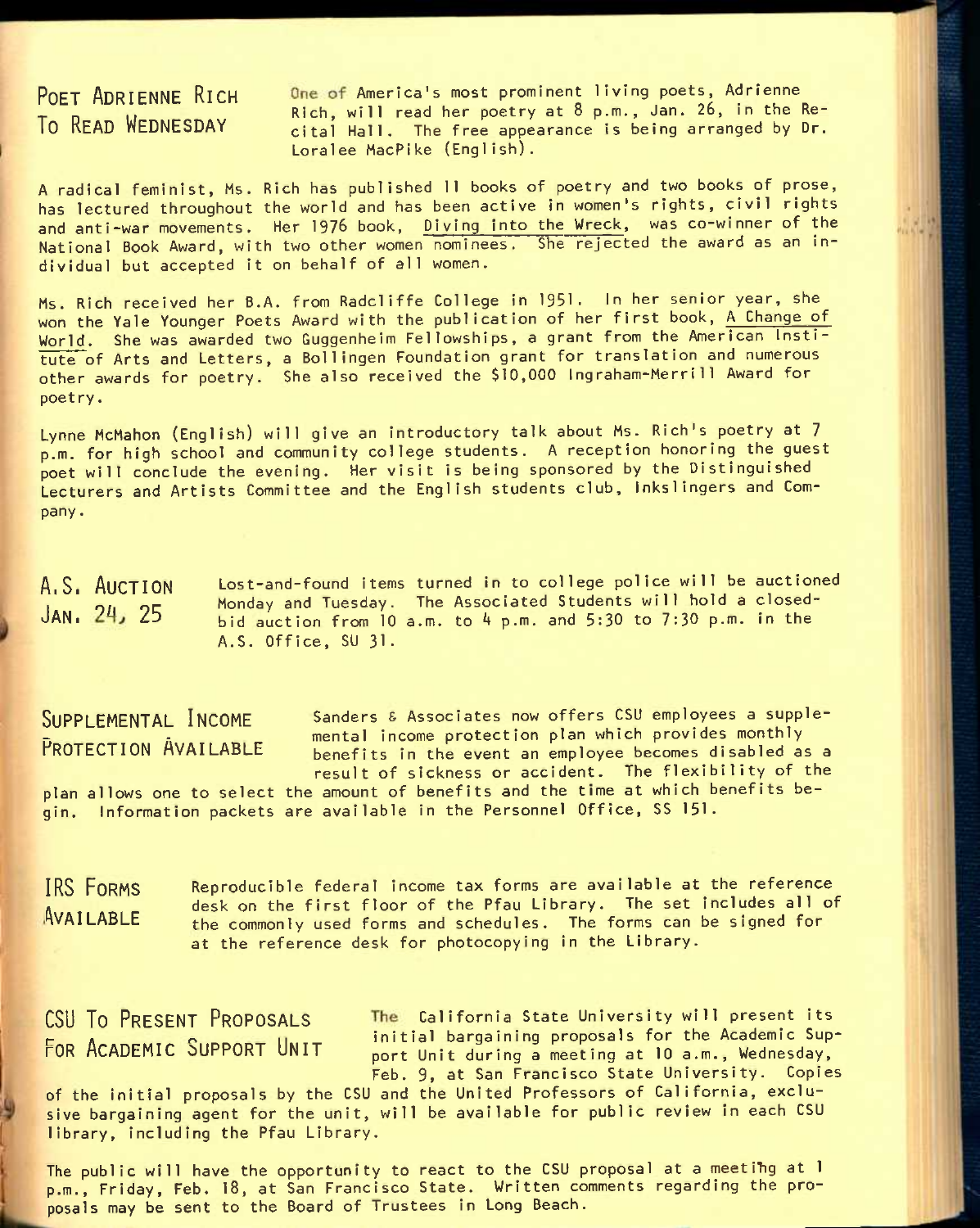# EXPLORER POST MEETING WEDNESDAY

The possibility of organizing a computer-oriented Explorer Post on campus will be discussed at a meeting at 3:30 p.m., Wednesday in PS 131. Anyone interested in helping with the organization of a Boy Scout troup in this field is Invited

to attend the meeting or call Dr. Kenneth Mantei (Chemistry) at Ext. 7344. Craig Lesh, Arrowhead district Boy Scout executive, will be present.

STUDENT BUS PASS OMNITRANS, the countywide transit system, has a new monthly Now  $$14$  A Month bus pass for college students. Available in the Bookstore for  $$14$  per month, the pass provides unlimited use of the bus system Monday through Saturday. Students must have a current I.D. card to buy the pass.

NOTEWORTHY Or. Arlo D. Harris (chemistry) has received word that his professional biography now appears In the first selected edition of The American Registry from the American Biographical Institute.

Dr. Frederick A. Newton (Psychology) has been selected to serve on the five-member program committee which will organize the 1984 annual meeting of the Biofeedback Society of America. The committee will be responsible for planning all aspects of this national meeting, which is expected to draw about 2,000 professionals from both clinical and research areas of biofeedback.

ARTICLES Dr. Nathan Kravetz (Education) has a research report titled "A Discrepancy Model for Meeting the Program Needs of the Gifted and Talented" published in the December 1982 Issue of Resources in Education, the monthly abstract publication of the Education Resources Information Center. The report also will appear In Exceptional Child Education Resources.

SPEAKING OUT Richard Bennecke (Dean of Students Office) spoke to about 150 students of the Phoenix Program at San Bernardino High School Jan. 12 on "Leadership, Everybody's Business."

Dr. Dennis Pederson (Chemistry) spoke to two chemistry classes at Chaffey High School on "Careers In Science" Jan. 5. He also gave a talk and series of demonstrations on "What Is a Chemist?" to fourth and fifth grade classes at Roosevelt Elementary School Jan. 17.

Dr. Ronald K. Pendleton (Education) presented two half-day workshops on basic and alternative teaching methods to faculty in the Division of Trades and Industry at Riverside City College Dec. 4 and 11.

President Emeritus John M. Pfau (History) spoke on the future of graduate education at a meeting of the University of Chicago Club of Los Angeles Jan. 18. The theme for the program was "Predicting the Future, Projecting from the Past."

Dr. Edward Teyber (Psychology) spoke to the San Bernardino Emmerton Elementary School PTA on "Children and Divorce" Jan. 13.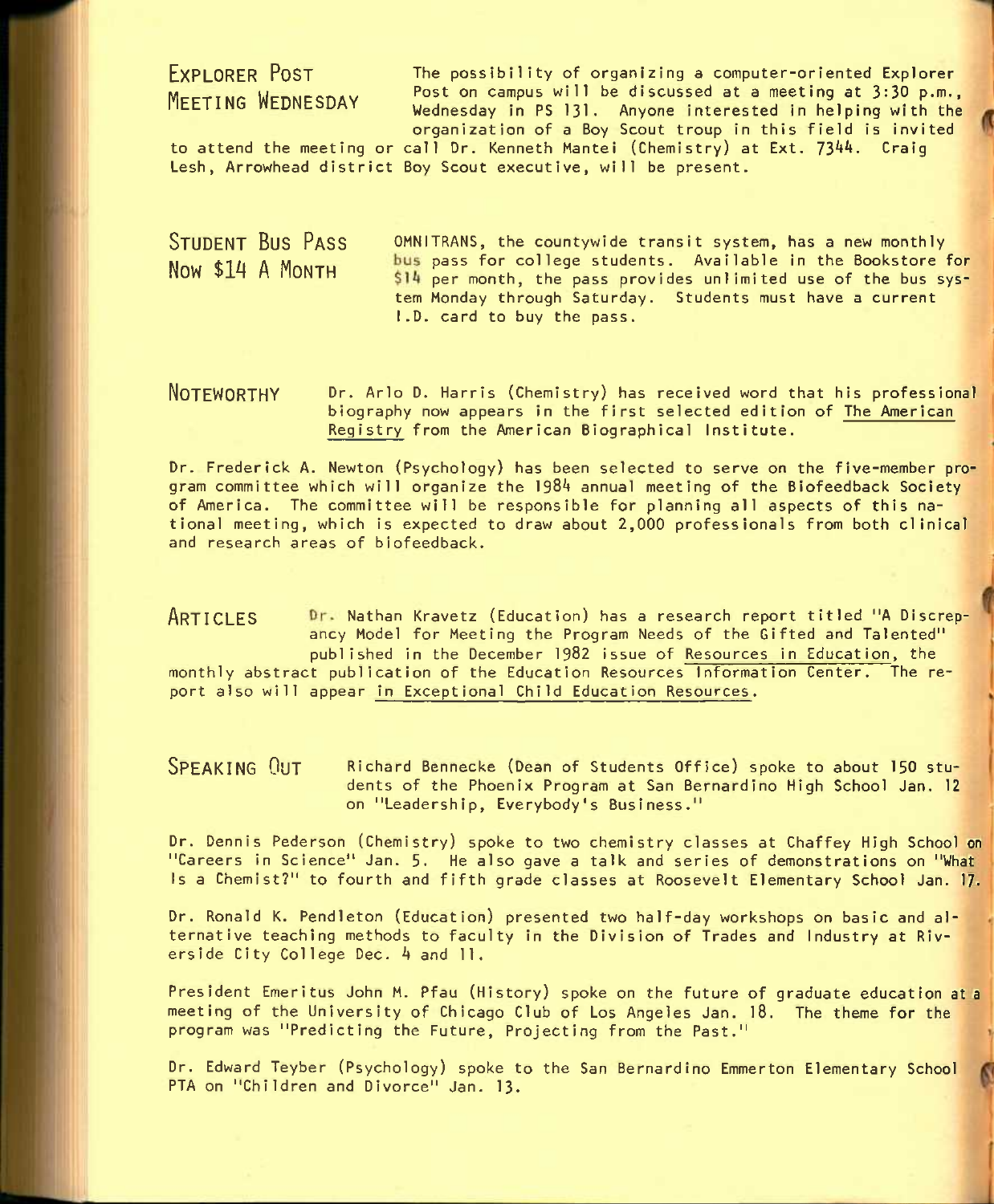IN SYMPATHY The college community extends its deepest sympathy to Dr. Richard Saylor (Music) on the death of his wife, Naomi, Jan. 18 in San Bernardino.

CONGRATULATIONS The college community extends congratulations to Dr. Arturo Jurado (Spanish) and his wife, Alejandra, on the birth of their daughter. Carolina Jurado weighed 7 lbs., 7 oz. when born Dec. 22.

The college community also congratulates Quentin J. Moses (College Police) and his wife, Brenda, on the birth of their first child. Christopher James Moses weighed five pounds when born Jan. 15.

## PERSONNEL

### **REINSTATEMENT**

Dr. Tom M. Rivera Student Affairs Program Officer V Educational Support Services Ext. 7314, SS 174

RETURNING FROM LEAVE Marianne Bencomo-Jasso Clerical Assistant IIA, half-time Full-time after June 30 Personnel Ext. 7205, SS 151

NEW TO THE COLLEGE

Ful1-time, temporary Cheryl Clark Secretary Upward Bound Ext. 7209, SS 175

Half-time, temporary Diana Ryan Clerical Assistant IIA Bookstore Ext. 7515, 7615

CHANGE IN TIME BASE Linda Gomez Clerical Assistant IIA, half-time Personnel

### RECLASSIFICATIONS Bea Lee

Clerical Assistant IIB to Secretary B Plant Operations

Bernardo Moyeda Custodian to Laborer Plant Operations

Luis Torres Carpenter I to Carpenter 11 Plant Operations

## PROFESSIONAL OPPORTUNITIES

(Further information is posted on the Faculty Senate bulletin board near AD 169.)

The California State University--vice chancellor for faculty and staff relations; apply by Jan. 31.

Cal Poly, Pomona--dean of the School of Arts; apply by Feb. 1.